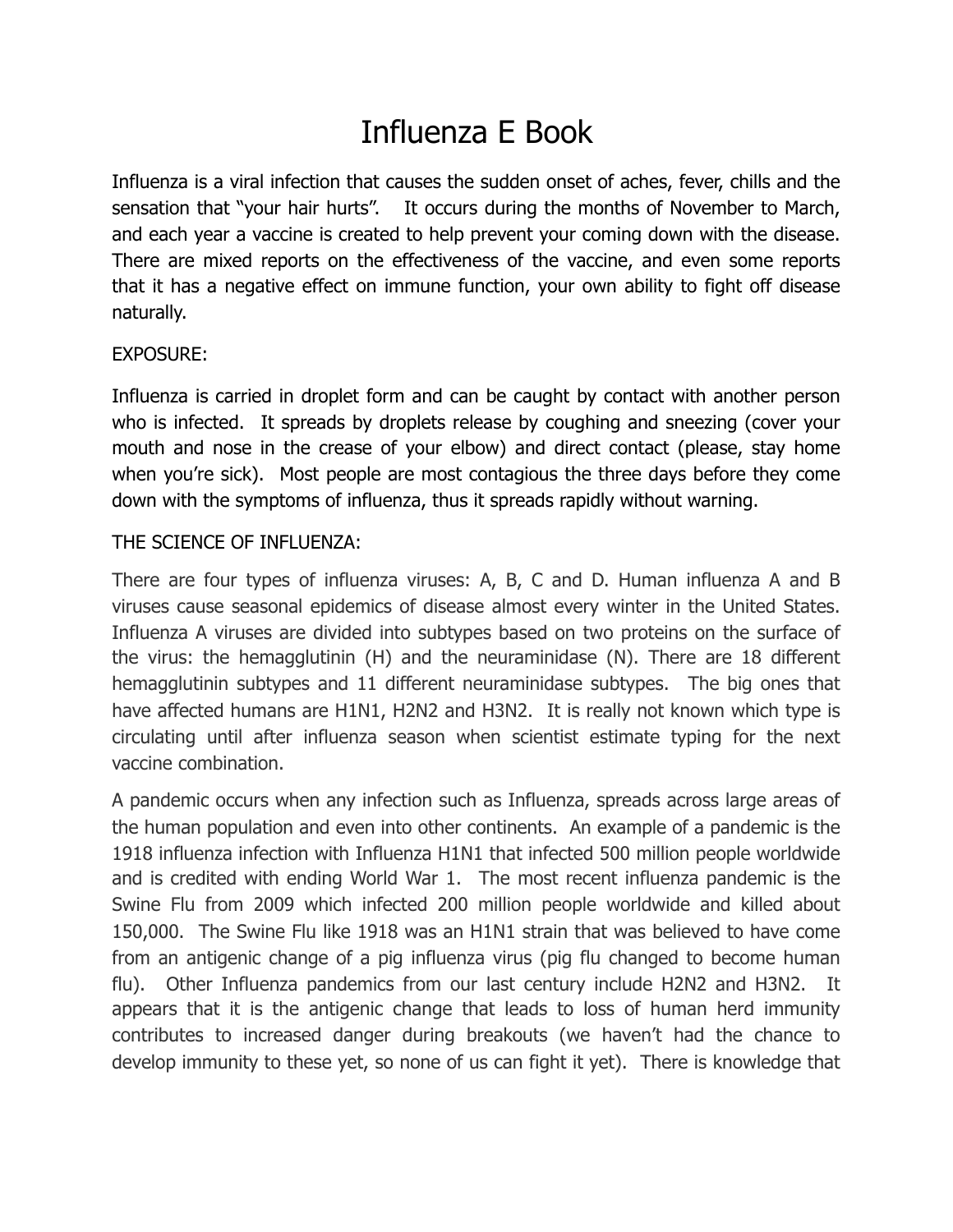during the 1918 pandemic of H1N1 Elderberry was very effective and I have found this to be true in my practice during flu season.

Influenza B rarely affects humans but is represented in our vaccine. Influenza type C infections generally cause a mild respiratory illness and are not thought to cause epidemics. Influenza D viruses primarily affect cattle and are not known to infect or cause illness in people.

### PREVENTION:

Influenza A (H1N1), A (H3N2), and one or two influenza B viruses (depending on the vaccine) are included in each year's influenza vaccine. Getting a flu vaccine can protect against flu viruses that are the same or related to the viruses in the vaccine. Information about this season's vaccine can be found at [Preventing Seasonal Flu with](https://www.cdc.gov/flu/protect/vaccine/index.htm) [Vaccination.](https://www.cdc.gov/flu/protect/vaccine/index.htm) The seasonal flu vaccine does not protect against influenza C viruses. Additionally, flu vaccines will NOT protect against infection and illness caused by other viruses that also can cause influenza-like symptoms. There are many other non-flu viruses that can result in influenza-like illness (ILI) that spread during flu season.1

### WHAT TO DO DURING AND AROUND INFLUENZA SEASON

### EXPOSURE BUT NO SYMPTOMS:

You were near someone in the past 1-3 days that has been diagnosed with influenza and you have no symptoms. Do these support measures for 5 days to lessen your likelihood of coming down with the flu!

Rest More. It seems so obvious but sleeping one extra hour before midnight is worth 2 extra hours of sleep.

Immune Mod A - 2 per day after 5 days continue this once a day

Vitamin C - 5000 mg/day (use 1000 mg 5 times per day).

Inflavonoid Intensive Care - two in the morning until 5 days passes without illness.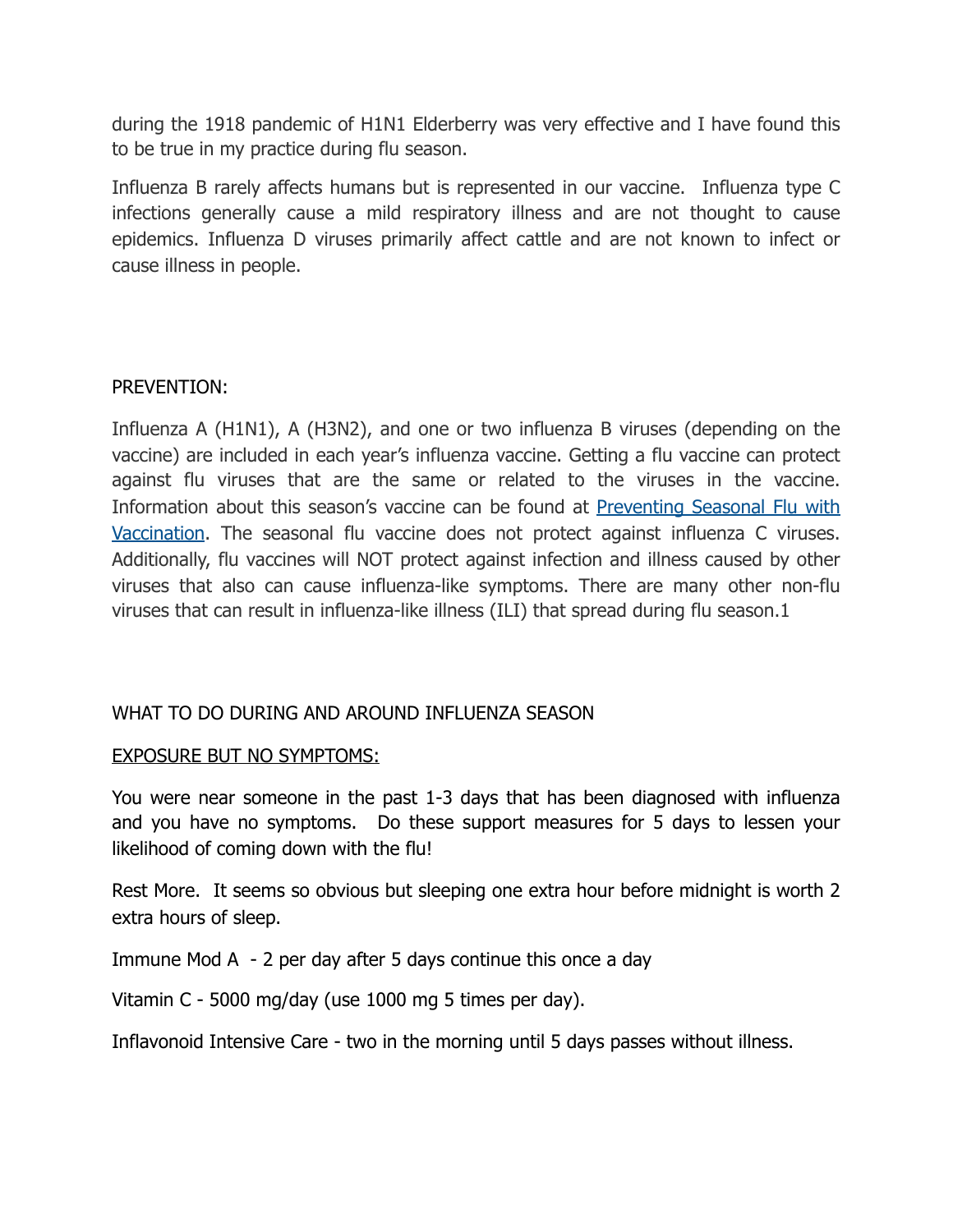IgG - 1 tablespoon/day - this is immune stimulating and helps prevent you from getting the next cold or cough. IgG is helpful during the entire season. You can use just 1 tsp per day and can sprinkle it on food to make it easy to get in each day.

#### OH NO! I HAVE THE FLU!

#### Day 1-2

 Keep the prevention items from above on board. One change is three days of Vitamin C then three days without it. This shifts your pH and decreases the virus replication process.

Stay home from work, school, church and other outside activities.

Acetaminophen 1000 mg 4 times a day

 Fluids anything you like and as much as you can. Try to urinate every 1-2 hours - if you are not, you are dehydrated so you need to drink more fluids. The flu has a fever that causes you to lose fluids and become dehydrated.

Food...don't worry if you are not hungry just rest....fluids are more important.

Rest….stay home and quarantine yourself from work and other people.

 Immune System stimulation….watch funny movies…not the best time to watch Saving Private Ryan…

 Go to the doctor … if you start to vomit, cannot get your temperature to stay under 101 degrees Fahrenheit, or you are too uncomfortable with your recovery.

# Day 3-5

 Stay home from work until your fever is below 100.6 for a full 24 hours. When you return to work wipe down your work station with Chlorox wipes.

Acetaminophen 1000 mg 3 times a day.

Fluids….all you like and watch that you urinate every 3 hours.

 Food… you will start to get an appetite back when the fever clears. Don't be surprised if your not hungry until day 4-5. Keep drinking water and other fluids.